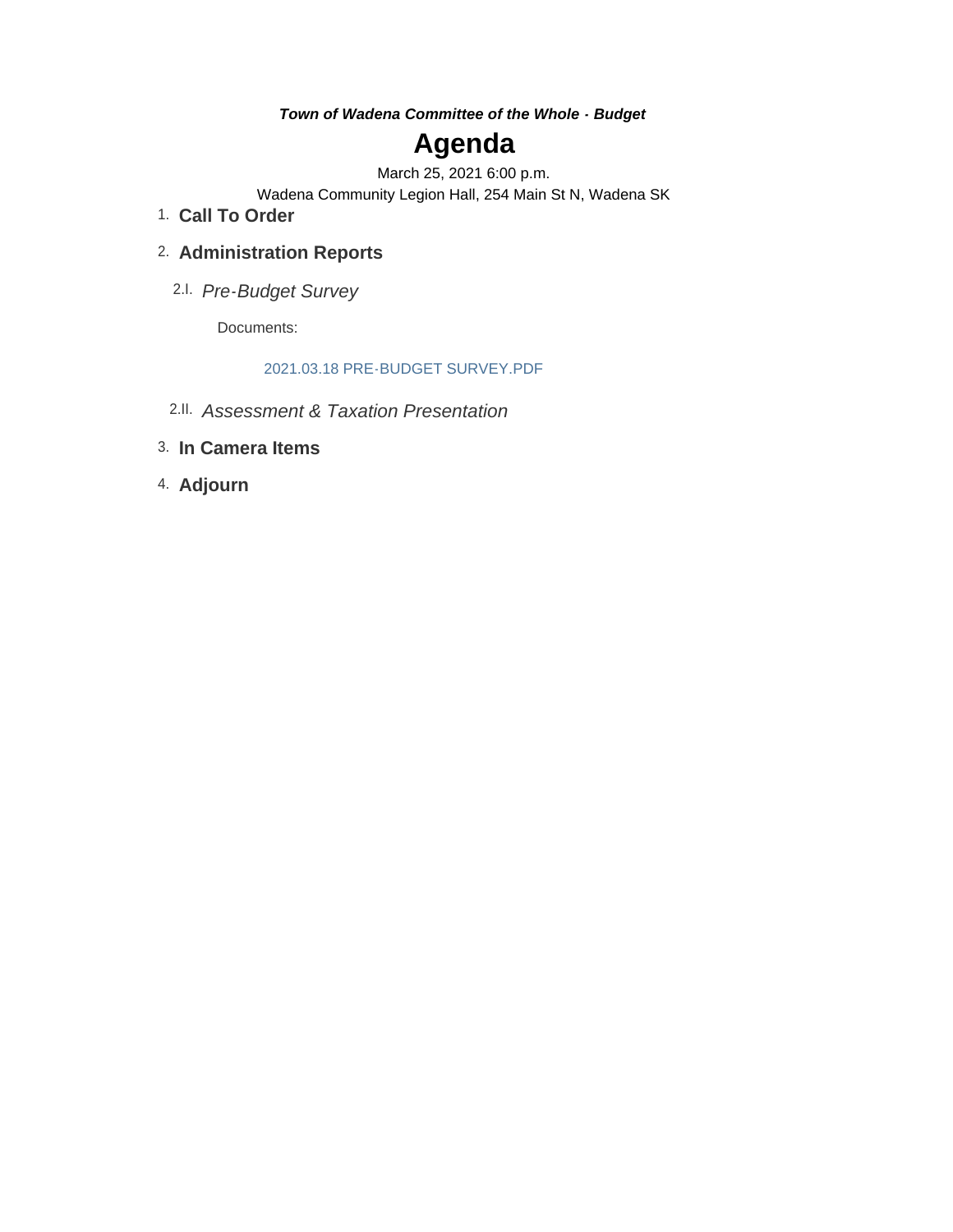

| TO:          | Committee of the Whole                        |
|--------------|-----------------------------------------------|
| <b>FROM:</b> | Jennifer Taylor, Chief Administrative Officer |
| DATE:        | March 18, 2021                                |
| RE:          | <b>Pre-Budget Survey</b>                      |

#### **ISSUE:**

Administration is reporting the results of the pre-budget survey (attached).

#### **BACKGROUND:**

At the initial budget meeting on Jan 14, 2021, the committee expressed interest in obtaining feedback from the community on budget priorities for 2021.

#### **FINANCIAL IMPLICATIONS:**

There are no financial implications.

#### **ANALYSIS:**

The pre-budget survey was conducted using Google surveys from Jan 28 – Feb 28, 2021. The survey link was published on the Town's Facebook page and website, and hard copies were available at the Town Office. There were 94 responses received.

The majority of respondents were ages 25-39 (40.4%). The top 3 infrastructure areas of importance to residents are Water and Sewer (86.2%), Roads (53.2%), and Health Services (51.1%). The top 3 infrastructure areas that most need improvement are Water and Sewer (89.4%), Roads (55.3%), and Economic Development (42.6%).

#### **ADMINISTRATIVE RECOMMENDATION(S):**

THAT the 2021 Pre-Budget Survey results be received as information.

**ATTACHMENT:** 2021 Pre-Budget Survey Results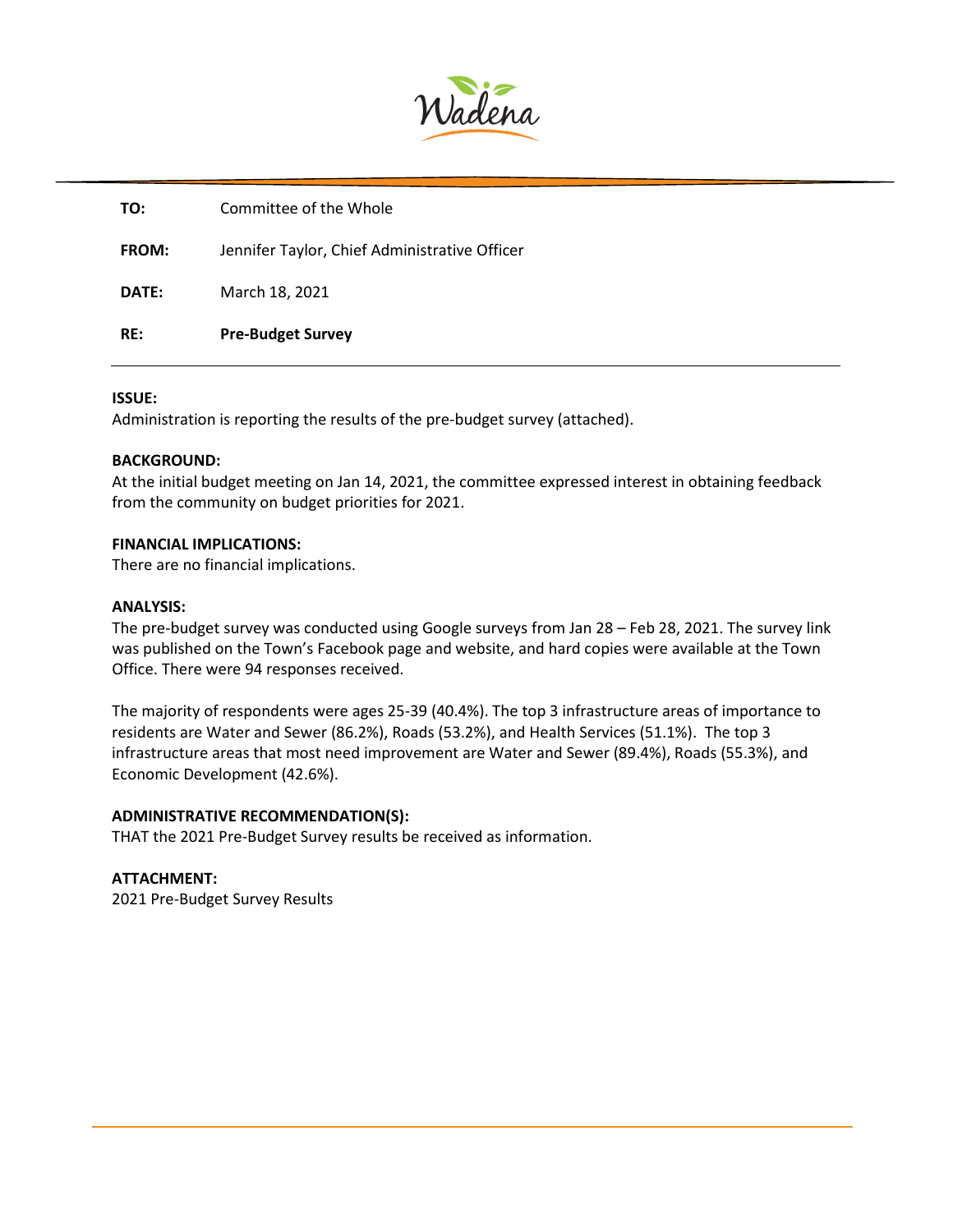# Town of Wadena Pre-Budget Survey 94 responses **Publish analytics** What is your age? 94 responses  $\blacksquare$  1-17 18-24 24.5%  $25-39$ 23.4%  $40-54$ 55-69  $\bigcirc$  70+ 40.4%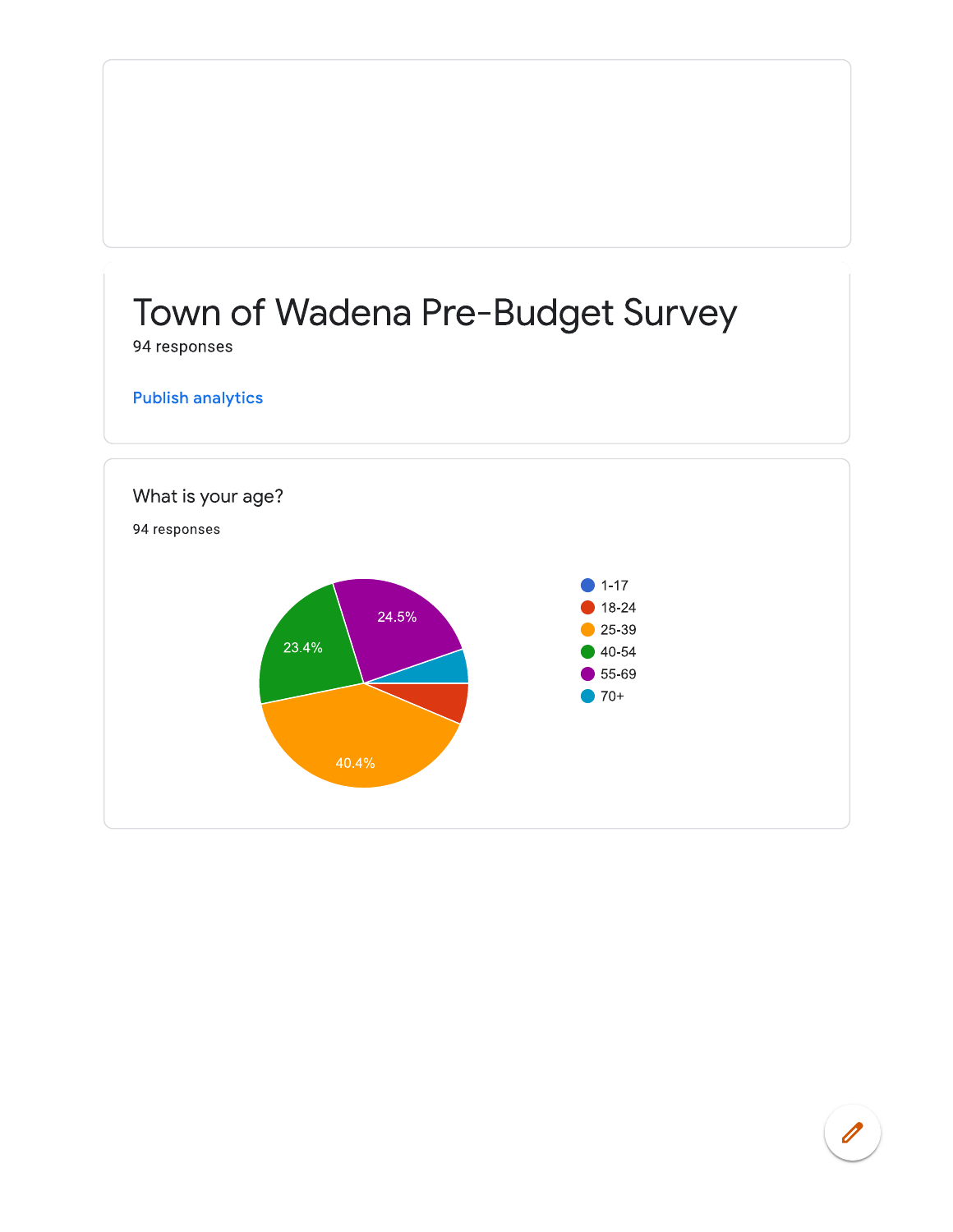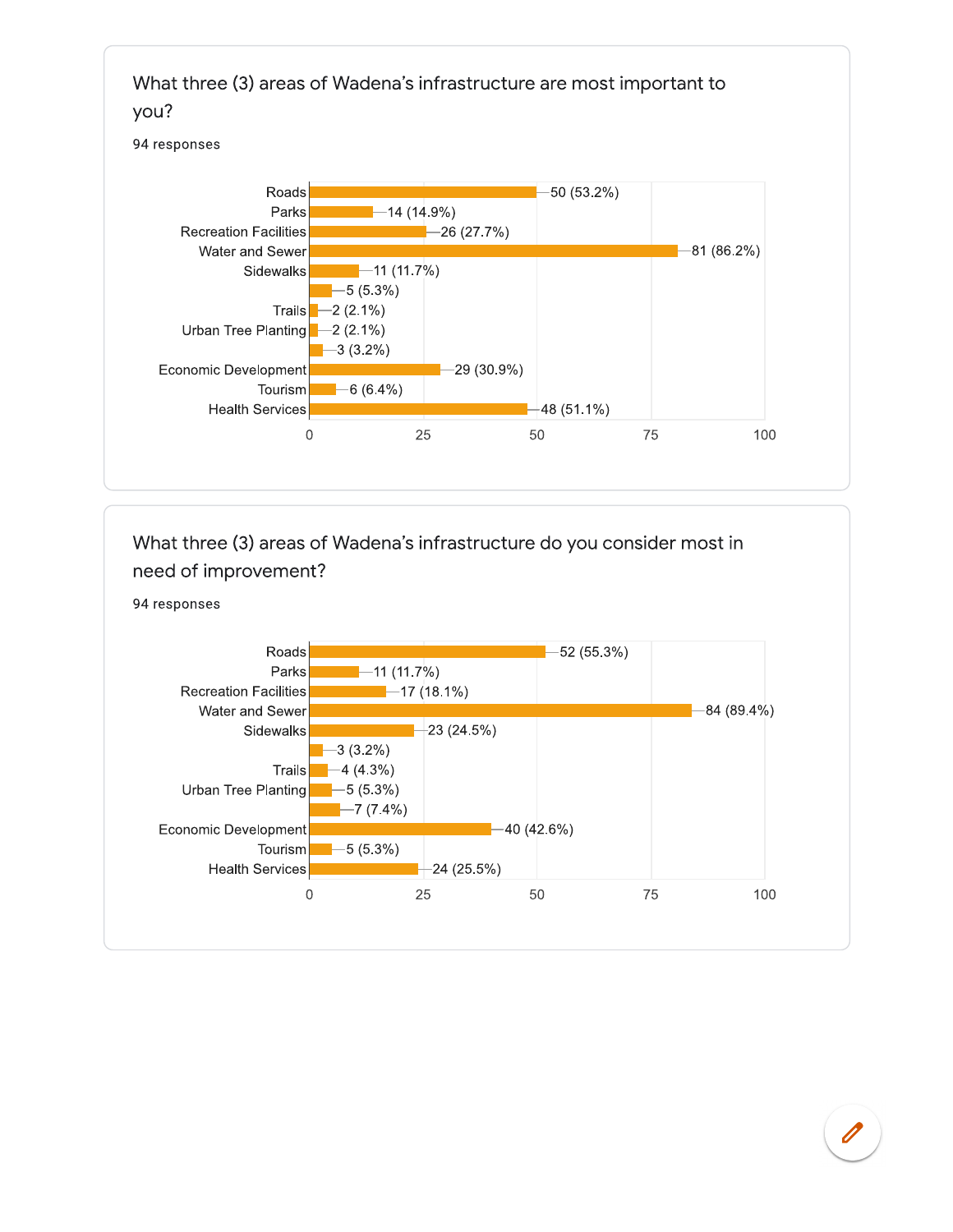## If you have additional budget-related comment/feedback, please let us know.

#### 27 responses

#### Fenced unleashed dog park would be awesome

I an really concerned about the number of fire hydrants that are inoperative, sometimes two in a role along street. I want to have confidence that the water and sewer system is being maintained and rebuilt where needed. Seems like we had an inordinate amount of broken lines and boil water orders. We are small town with a shrinking tax base we need to start concentrating on the basics.

We have a beautiful pool. It is unfortunate that there have been so many issues with the water heater. It forces families to leave town during the summer and in turn money is spent out of town on food services and other recreation. The park by the campgrounds could also use some upgrading. In an ideal world where money was of no object, a water park would be fantastic! However, it seems that town water and pipes should be first priority.

There is a trial plan and it is all ready to go, surveyed and all, there are many grants avaialble now that would pay for a project like this one.

If we don't have good reliable water we have nothing. I am not sure why we can't get better quality water or at least put a plan in place so we know we will have it at some point

the criteria for taxable assessments

Fix the brown water, put in reverse osmosis.

Employee salaries are way high in certain areas and way low in others; CAO salary is VERY high for a municipality of Wadena's size. Recreation facilities are the heart of the community and need to be taken care of- fix the pool liner and rink roof. Water quality is unacceptable and has been overlooked for way too long.

I hope that you don't foolishly spend money on things like the million dollar bathrooms at the rec facility again. You'll have to budget for all of the curb replacements from the guy clearing snow with the grader this winter.

Too many managers, left doesn't know what the right is doing. Facilities are falling apart. The workers have no direction because the managers aren't giving them direction. Too many little things are getting missed.

Property taxes on newer homes are too high in comparison to other like sized communities and many larger centres with better amenities. Comtinued increases discourages building activity and growth in the community. A tiered mill rate so that people with higher assessed homes are not "penalized" or discouraged from improving their residence further.

Less money on the skating rink/ swimming pool.

We need slow signs on 6th st.n.e. The traffic going by here is unreal and 8/10 are speeding.its more like a freeway & one day someone is going to get hurt. We have asked numerous times over the past 6 years to have something done & nothing has Ever been Done!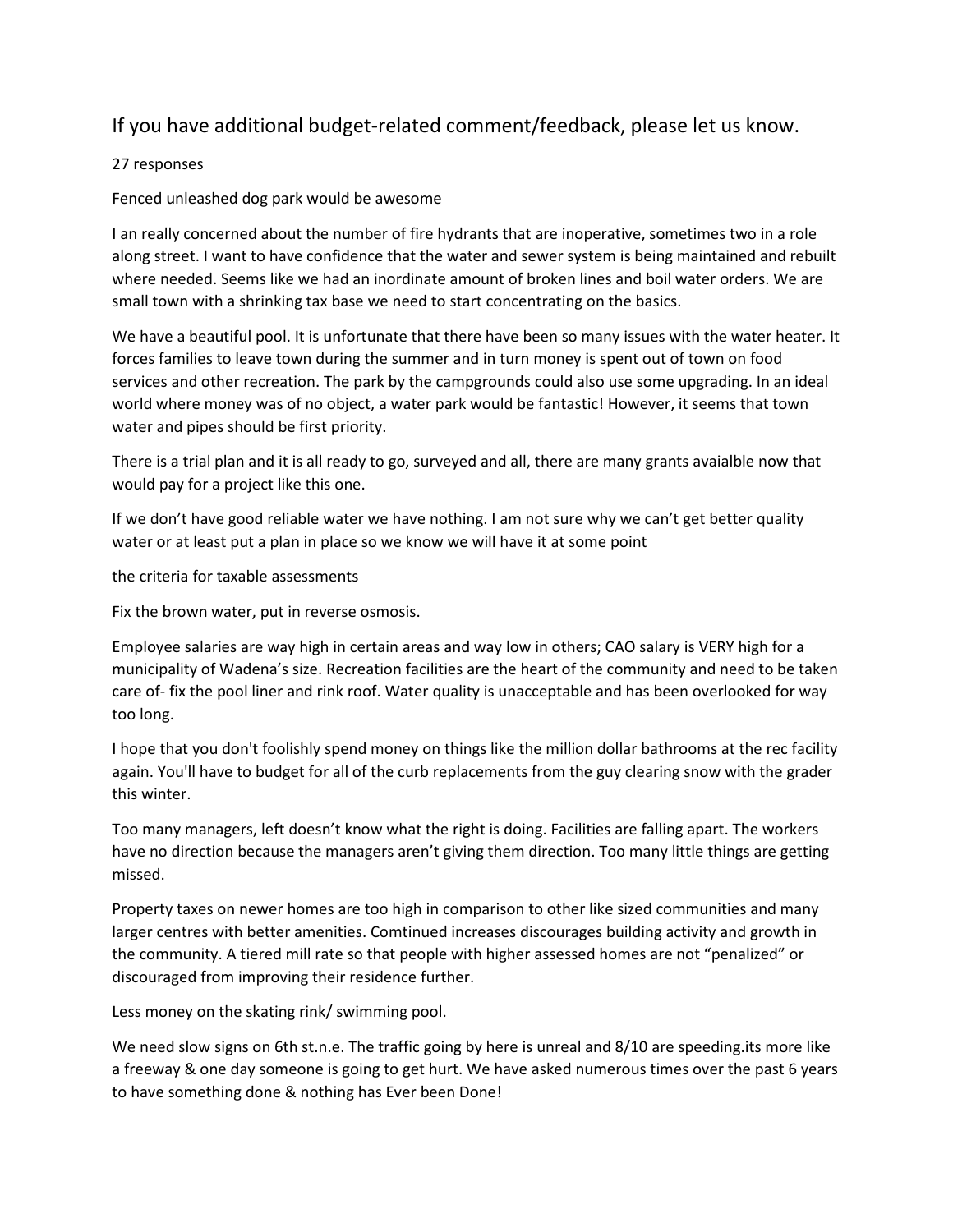An outdoor rink. More outdoor recreation development for the town and area residence to utilize. It seems the town has no focus on these interests, and people are forced to turn to Foam Lake, Kelvington and Wynyard to access vital outdoor activities to maintain optimal health.

Your Rec facilities draw a lot of money into the town for local businesses.

Wadena needs to find away to bring in business to includes the tax basic. For example another grocery store so person has a choose and not just be controlled by the coop. My next question my not be budget related but they do support local business. Since CN does not allow semi parking the town should have a semi parking . In winter those people that use there back alley as their access the town once the mains are done go down those back alley. It is a matter of safety too. On the tax bill the town should tell people what they are charged for the Greenland on a separate paper at least a person knows.

Our town needs to clean up the looks of the out skirts of town. The old market on south end of town looks disgusting. The town also needs to be replacing trees in the older parts of town.

I could easily check off a few more options.

Development of activities for community members.

Would like to see a fenced dog park

The water treatment plant that we have is old and needing to be replaced. As well the condition of our water is harsh. We need not only a new water treatment plant do we have water but we need clean drinkable water. What we have now is not what I consider clean or drinkable. Reverse osmosis would be a god send to the community and the people that live here.

The water that we have destroy washing machines, dishwashers, pressure washers and the building pipes.

Would be nice to have tap useable water without having to buy it by the water jug. Paying for water twice is not acceptable

Prior to making major financial decisions, such as was done with the debt-financing of the unnecessary and unwanted addition to the arena, please consult with the community members. Our community will be paying for this poor decision, that benefits so few members of the community, for a very long time. Debt-financing is appropriate for infrastructure such as water and sewer but not for ridiculous recreational nice-to-have's. It is an embarrassment that that we have a million dollar toilet attached to an end-of-life recreational facility yet we have perpetually blocked sewers and undrinkable water and a failing distribution system and nearly non-existent storm water management. I, for one, am tired of buying drinking water at the store and taking a bath in brown water. Please DO NOT spend further capital on recreation until our essential services, water and sewer, have been upgraded to a reliable status.

What is planned for the growing water infrastructure reserve funds? We have been doing without decent drinking water while the funds sit in the bank, likely earning little to no interest. Has administration been directed to apply for grants to help fund infrastructure upgrades and stretch our available reserves? Why are our neighbouring communities accessing these grant funds yet Wadena is